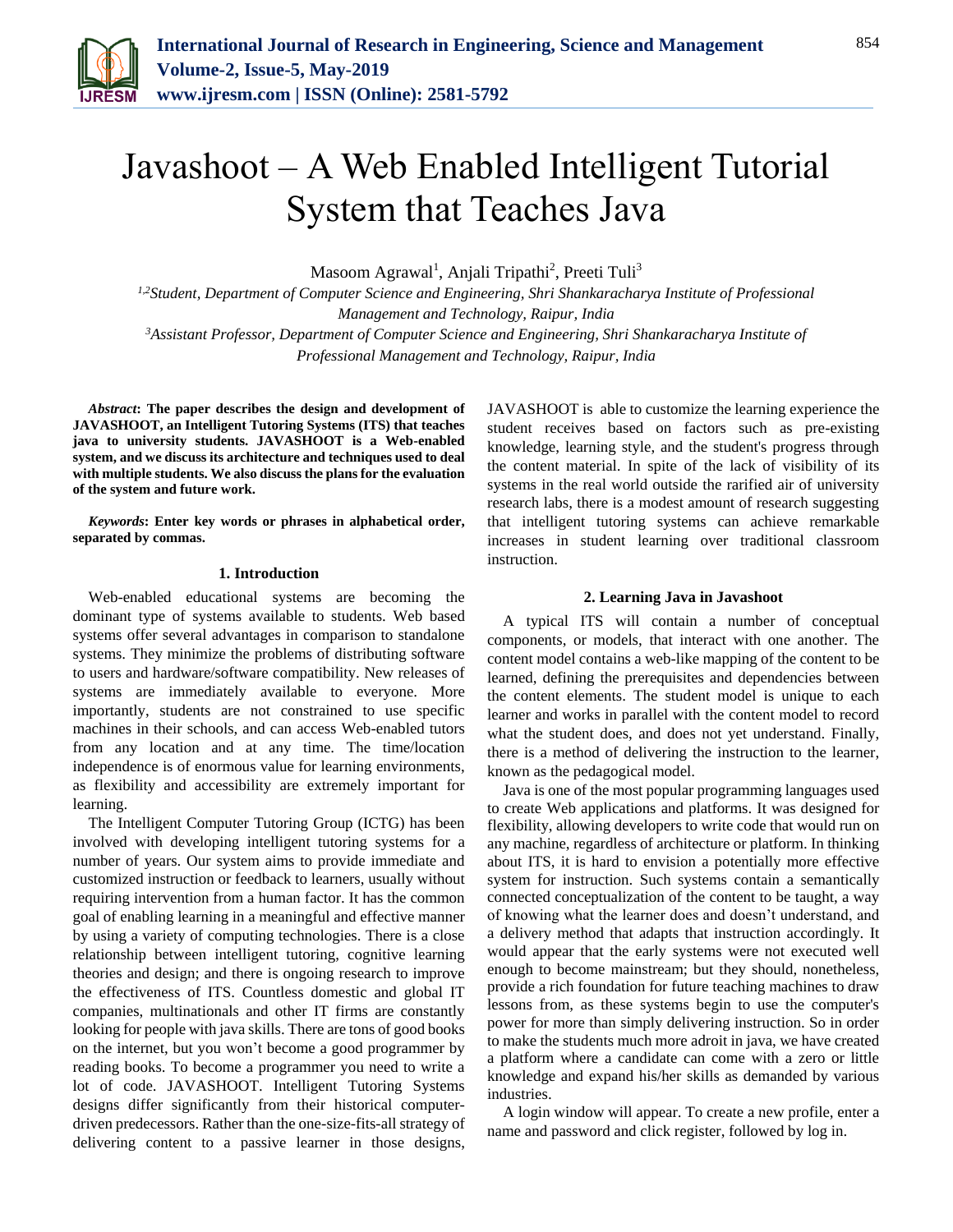

-If you do not wish to create a profile, enter "user" and "password" in the respective fields for a default account. -The slider will allow you to navigate the application.

-Example programming assignment:

For assignment 1 (Introduction) write in text area:

public static void main(String[] args){

System.out.println("Hello World!");}

and click submit or run.

-The system will write it to a class file, compile it, run it, and read the outputstream and match it to a key.

Additional Features for final build:

-The main user interface has had a massive overhaul

-The companion now speaks to the user via the text field on the left

-Companion speech is triggered by time. It follows the decorator pattern

-The motivational companion will recommend a break every 10 minutes.

-After 30 minutes, the motivational companion becomes the troll companion and taunts the user. (Can be adjusted or deleted)

-User may toggle guided companion. This follows the decorator pattern.

-When guided companion enabled, it will provide the user hints when the user clicks the next button on quizzes.

-If answers are correct, it will indicate so in the companion text panel.

-The control center now accounts for elapsed time. If you take longer than 5 minutes on a quiz or assignment, it will affect your standing.

-the control center is fully functional/will alter standing and face based on performance

-A total of 6 quizzes are now present and they save data to the user profile properly now.

-The content slides now contain buttons that will open helpful websites in a frame.

Flash cards have been added to assist in studying.

The user may view his/her progress via a panel containing progress bars.

If all six quizzes and all six assignments have been completed, and the student is in good standing (happy face), the next time the progress panel is accessed, it will display a certificate of completion in a frame.

Universe and program clock follow the observer pattern

Control Center, Companion Message Panel and Program Clock follow the singleton pattern.

The sequence of the steps is fixed: the student will only see a Web page corresponding to the current task. However, the student may ask for a new problem at any time during problem solving. In addition to that, he/she may review the history of the current session, or examine a global view of the student model. When the student submits the solution to the current step, the system analyses it and offers feedback. The first submission receives only a general feedback, specifying whether the solution is correct or not. If there are errors in the solution, the incorrect parts of the solution are shown in red. On the second submission, JAVASHOOT provides a general description of the error, specifying what general domain principles have been violated. On the next submission, the system provides a more detailed message, by providing a hint as to how the student should change the solution. The correct solution is only available on student's request.

Web-enabled systems use cookies or IP numbers to identify the student who made a request. Those two approaches were not suitable in our case. It was not possible to use the IP number, as several students might be using the same machine. We did not want to use cookies for identification purposes because cookies reside on a specific machine and would prevent the student from using the system from different machines. Instead, we identify students by their login name, which is embedded in a hidden tag of HTML forms and sent back to the server. If a student accesses a page by following a link instead of accessing it through a form, then user name is appended to the end of the URL. It is also necessary to store student-specific data separately from data about other students. All processing is carried out within a single address space, and therefore there must be a uniform mechanism for identifying students and associating requests to corresponding student models. In order to achieve this, we use a hash table that maps the string representing a student name to their student object, which contains all details pertaining to the student. Each action a student performs in the interface is first sent to the session manager, as it has to link it to the appropriate session and store it in the student's log. Then, the action is sent to the pedagogical module, which decides how to respond to it. If the submitted action is a solution to the current step, the pedagogical module sends it to the student modeller, which diagnoses the solution, updates the student model, and sends the result of the diagnosis back to the pedagogical module. The pedagogical module then generates feedback. If the student has requested a new problem, the pedagogical module consults the student model in order to identify the knowledge elements the student has problems with, and selects one of the predefined problems that feature identified misconceptions.

There are two feedback messages in the constraint, which are given to the student if his/her solution is incorrect. The first message is shorter, and tells the (5 (and (equalp (current-task sol) 'closure) (not (null (attribute-set sol))) (bind-all ?a (attribute-set sol) bindings)) (member ?a (closure sol) :test 'equalp)

"Each attribute that is an element of the set of attributes we want to compute the closure of must appear in the closure."

"Remember the reflexivity rule? Each attributes determines itself  $(A \rightarrow A)$ .

The general form of the reflexivity rule is:

If X is a superset of Y, or X=Y, then  $X \rightarrow Y''$ 

(?a "attribute-set"))

If the student still cannot correct the solution after this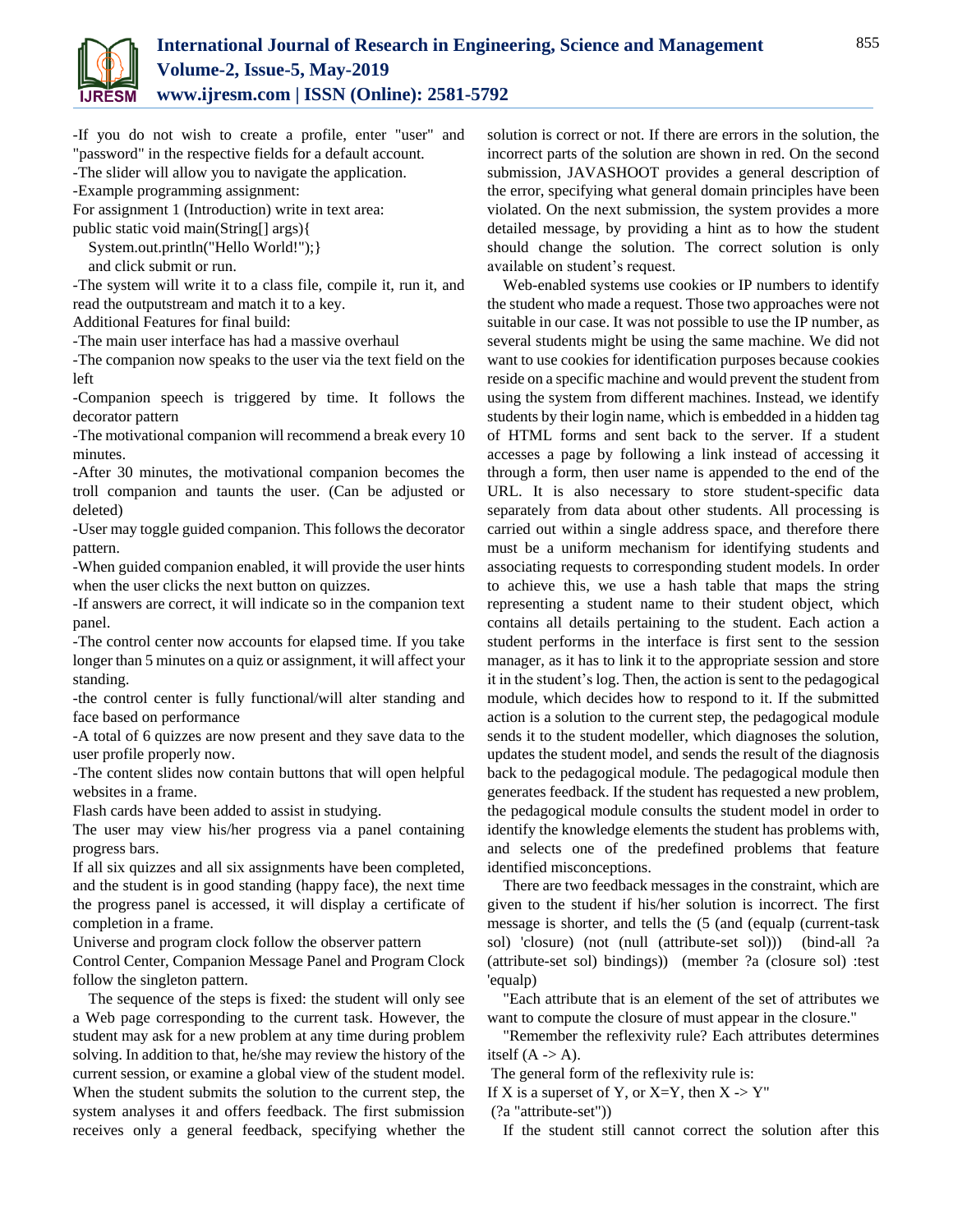

message, JAVASHOOT will present the second message, which explains the underlying domain principle that has been violated (in this case, it is the reflexivity rule). The final element of the constraint specifies the part of the solution that is incorrect (in this case, that is the attribute to which variable a is bound). This binding is used for highlighting the error.

# **3. The architecture of JAVASHOOT**

Figure 2 illustrates the architecture of JAVASHOOT. As can be seen, JAVASHOOT is based on a centralized architecture, as many other existing Web-enabled ITSs (e.g. ELM-ART [3], AST [11] and SQLT-Web [7]). Centralized tutors perform all tutoring function on the server side, where all student models are also kept. Distributed systems (e.g. ADELE [5], AlgeBrain [2] or Belvedere [13]) also keep the student model on the central server, but some of the tutoring functions are performed on the client. JAVASHOOT is developed in Allegro Common Lisp (ACL) [1] and uses the Allegro Serve Web server, which is an extensible server provided with ACL. At the beginning of interaction, a student is required to enter his/her name, which is necessary in order to establish a session. The session manager requires the student modeler to retrieve the model for the student, if there is one, or to create a new model for a student who interacts





Fig. 1. A screenshot from JAVASHOOT

With the system for the first time. A Web-based tutor must be able to associate each request to the appropriate student model. Some Web-enabled systems use cookies or IP numbers to identify the student who made a request. Those two approaches were not suitable in our case. It was not possible to use the IP number, as several students might be using the same machine. We did not want to use cookies for identification purposes because cookies reside on a specific machine and would prevent the student from using the system from different machines. Instead, we identify students by their login name, which is embedded in a hidden tag of HTML forms and sent back to the server. If a student accesses a page by following a link instead of accessing it through a form, then user name is appended to the end of the URL.

# **4. Conclusions and future work**

This paper presented the architecture and underlying philosophy of JAVASHOOT, a Web-enabled ITS for teaching database java. JAVASHOOT uses Constraint-based modelling to model domain knowledge and the knowledge of its students. However, unlike the previous tutors we developed, JAVASHOOT is the first constraint based tutor that teaches a procedural task. We have experienced no problems specifying constraints for such a task. The system contains a problem solver, capable of solving java problems. The knowledge base contains 53 constraints that check the syntax and semantics of students' solutions, enabling it to analyze all students' submissions. To analyze the semantics of solutions, JAVASHOOT compares the student's solution to the ideal solution produced by the problem solver. The number of constraints is likely to be higher, as we are currently working on the decomposition task. JAVASHOOT is a Web-enabled system, with a centralized architecture. Student models are kept on the server, and all tutoring functions are also executed on the server. The amount of information that needs to be transferred from the browser to the server is not large, and we believe that such architecture is appropriate. JAVASHOOT is developed in AllegroServe, an extensible Web server that allows the components of the system to be developed in Lisp. A special component of the system called the session manager ensures that a student's actions are associated with her/his student model, thus enabling the system to be used by multiple students simultaneously. We plan to evaluate JAVASHOOT in a real classroom in September 2002 at the University of Canterbury. The system will be used in an introductory database course, which has more than 170 enrolled students. We plan to compare the students' performance on a pre-test to their performance on a post-test, after using JAVASHOOT. Information about all sessions will be recorded in logs, and we will analyze how students learn constraints, and also evaluate other types of support the system offers, such as the open student model and support for self-explanation.

#### **Acknowledgement**

The work presented here was supported by the Computer Science Department, University of Canterbury. We thank Li Chen for developing the interface.

#### **References**

[1] Allegro Common Lisp, Franz Inc, 1998.